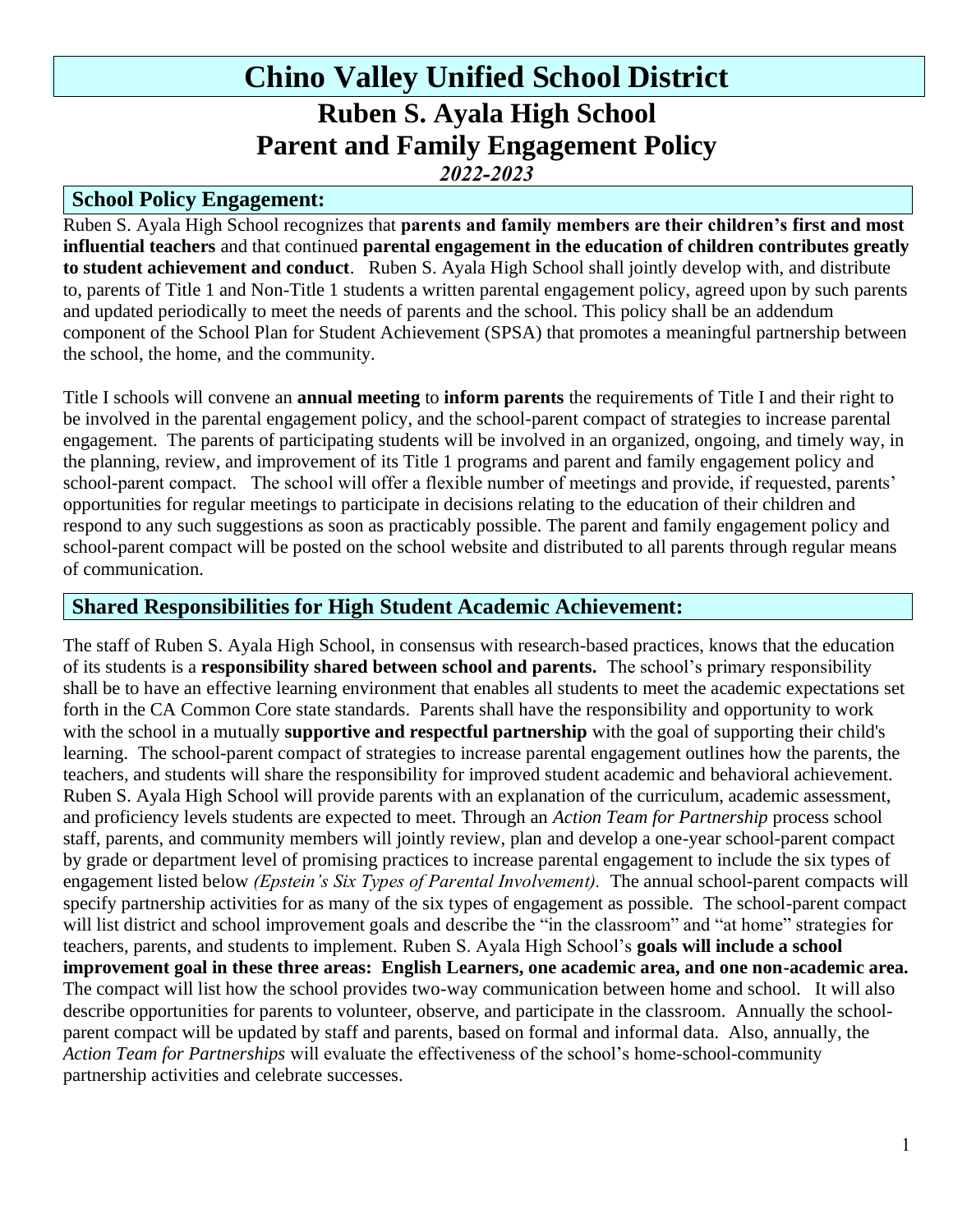This **shared responsibility** will help the school and parents build and develop a partnership to help children reach or exceed the grade level standards.

Ruben S. Ayala High School will support these home-school partnerships by using the following **six types of engagement:**

- 1. *Parenting.*We will promote and support parenting skills and the family's primary role in encouraging a child's learning at each age and grade level, and all staff members will work effectively with our diverse families.
- 2. *Communication***.** We will communicate about curriculum, instruction, assessment, staff development, school programs and student progress through two-way, meaningful, timely and effective methods. At a minimum, annual conferences, reports on student progress, reasonable access to staff, opportunities to volunteer and participate in their child's class, and observation of classroom activities will be provided to parents and family members.
- 3. *Volunteering.*We will expand the recruitment, training, and recognition of family and community volunteers; we will provide opportunities for families and community members to contribute from home, the workplace, and other community-based sites.
- 4. *Learning at Home.*We will promote family engagement in learning activities at home including homework and other curriculum-related activities appropriate to the grade and development of the student.
- 5. *Decision-making.*We will include students, parents, and community members as partners in planning and decision-making. We will encourage participation by parents and family members in decisions that affect their child's educational experiences and comply with state and federal laws and regulations pertinent to family engagement.
- 6. *Collaborating with Community.*We will coordinate resources and services for students and families with businesses, agencies, service organizations and other groups and provide services to the community through our volunteer efforts and community improvement projects.

## **Building Capacity for Parent Engagement**

The Ruben S. Ayala High School staff is committed to partnering with parents in the following ways:

- assist parents in understanding academic content and achievement standards and assessment and how to monitor and improve the achievement of their children
- provide materials and training to help parents work with their children to improve their children's academic achievement
- educate staff, with the assistance of parents, in the value of parent contributions and how to work with parents as equal partners
- coordinate and integrate parental engagement with other programs and activities in our school and support parents in more fully participating in the education of their children
- distribute information related to school and parent programs, meetings, and other activities to the parents of participating students in a format and, to the extent practicable, in a language the parents understand
- provide such other reasonable support for parental engagement activities under this section as parents may request